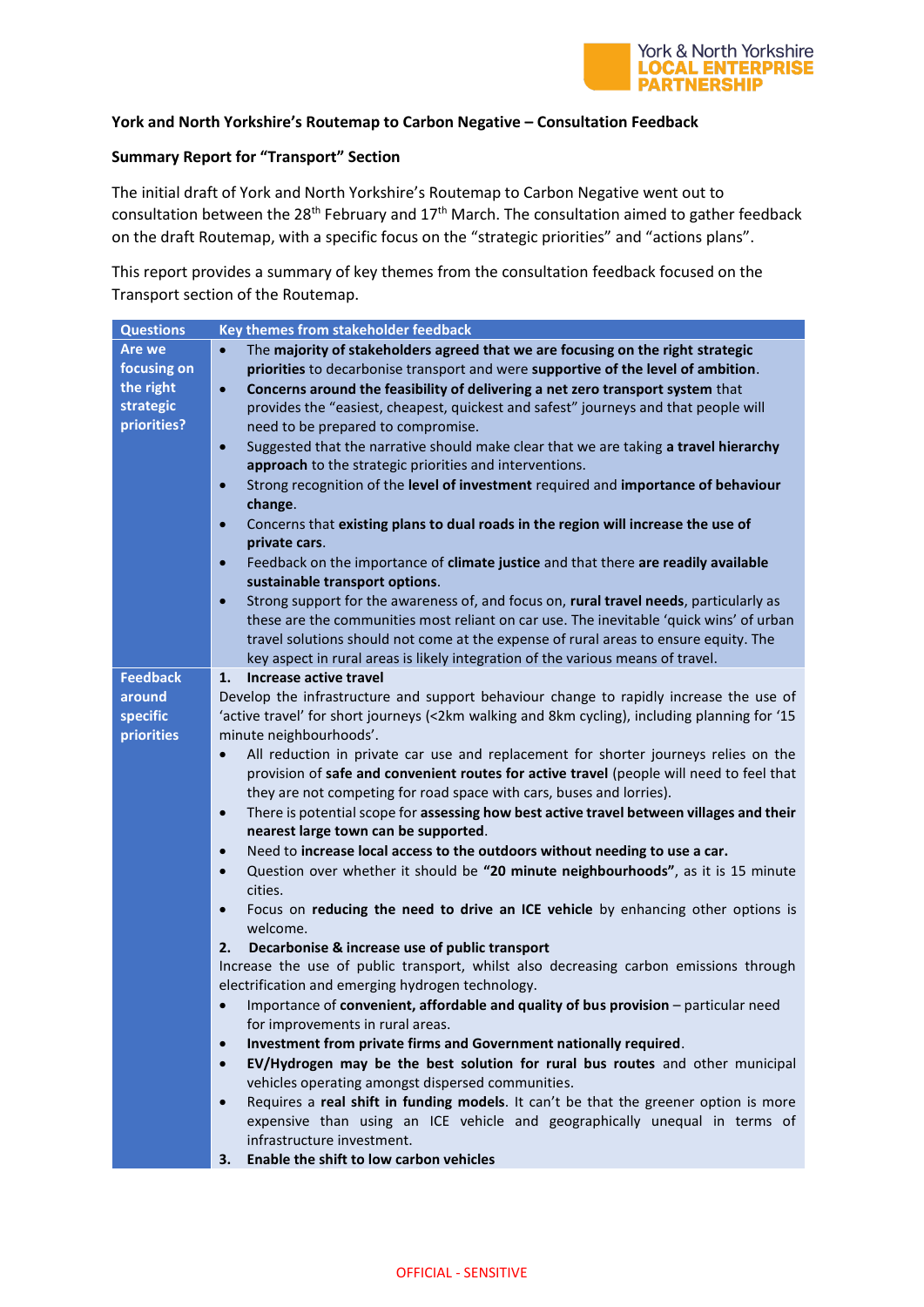

|                | Develop the infrastructure and support behaviour change to enable the transition to electric                                                                                                 |
|----------------|----------------------------------------------------------------------------------------------------------------------------------------------------------------------------------------------|
|                | vehicles (EVs), micro and shared ownership / mobility schemes.                                                                                                                               |
|                | Support for sustainable alternatives to private car ownership.                                                                                                                               |
|                | Need to offer residents, business and tourists that in YNY "you are always within 30<br>$\bullet$<br>miles of an electric charger".                                                          |
|                | Active travel and public transport should be prioritised, although the move to private<br>$\bullet$                                                                                          |
|                | EVs is part of the solution.                                                                                                                                                                 |
|                | This priority should also mention hydrogen.<br>$\bullet$                                                                                                                                     |
|                | Development of the required infrastructure presents both an economic opportunity<br>$\bullet$                                                                                                |
|                | for the region as well as a challenge (e.g. availability of labour and timescales; initial                                                                                                   |
|                | cost of purchase for both businesses and households; availability of maintenance                                                                                                             |
|                | functions).                                                                                                                                                                                  |
|                | Opportunity to expand charging infrastructure to rural communities through the likes<br>$\bullet$                                                                                            |
|                | of farm shops and cafes.                                                                                                                                                                     |
|                | Need to work with shared mobility providers to develop rural transport solutions, as<br>$\bullet$                                                                                            |
|                | public transport active will not be able to provide coverage for all journeys/customers.<br>For some, such as disabled or elderly, a car is vital.                                           |
|                | <b>Enable cleaner logistics</b><br>4.                                                                                                                                                        |
|                | Develop the infrastructure and increase the use of low carbon freight options for the public                                                                                                 |
|                | sector, business and industry through electrification, emerging hydrogen technology, freight                                                                                                 |
|                | modal shift and local delivery logistics.                                                                                                                                                    |
|                | Need to include the role of green hydrogen in public sector fleet decarbonisation.                                                                                                           |
|                | Concern that due to the lack of low carbon technology currently available for larger                                                                                                         |
|                | vehicles and the higher costs associated with all Electric Vehicles whether the ambition                                                                                                     |
|                | is possible with resources, timescales and finances available. An alternative option may                                                                                                     |
|                | be to convert vehicles to HVO fuel (hydrotreated vegetable oil), especially if the oil is                                                                                                    |
| <b>Have we</b> | reused from other processes.<br>Considering the value of the visitor/tourism sector in Y&NY, there is a need for green<br>$\bullet$                                                          |
| missed any     | transport systems to support visitor travel to (and around) the area and incorporate                                                                                                         |
| priorities     | cross-boundary travel through working with neighbouring regions, for example,                                                                                                                |
| that you       | greater emphasis on active travel for tourists and aim to become the cycling                                                                                                                 |
| feel are       | destination of the UK.                                                                                                                                                                       |
| important?     | No mention of e-bikes, which can greatly improve the uptake rate of active travel.<br>$\bullet$                                                                                              |
|                | Question over whether hauliers need to be highlighted.<br>$\bullet$                                                                                                                          |
|                | The need to reduce road building, as any new road built generates additional traffic,<br>$\bullet$                                                                                           |
|                | which in turn will lead to more carbon emissions.                                                                                                                                            |
|                | Additional strategic priorities around information connectivity should be included to<br>$\bullet$<br>maximise the benefits of an improved transport infrastructure. The benefits of a fully |
|                | integrated shared, active, and public transport infrastructure network are best                                                                                                              |
|                | achieved as part of a multi-modal integrated system, which a 'Mobility as a Service'                                                                                                         |
|                | (MaaS) platform can play a key part in delivery.                                                                                                                                             |
| Are we         | Support for plans to consider road use in order to prioritise active travel and public<br>$\bullet$                                                                                          |
| focusing on    | transport, alongside considering how daily rentals and car clubs can be incentivised                                                                                                         |
| the most       |                                                                                                                                                                                              |
|                | (e.g., allocation of parking space to car club vehicles).                                                                                                                                    |
| impactful      | Suggestion to limit the number of private car parking spaces in new commercial and<br>$\bullet$                                                                                              |
| intervention   | residential services, ensuring new mobility services are effectively integrated.                                                                                                             |
| $s$ ?          | Suggestion of developing mobility hubs - to provide the physical infrastructure and<br>$\bullet$                                                                                             |
|                | MaaS provides the digital infrastructure to make multi-modal travel easy, convenient,                                                                                                        |
|                | and cost effective for the consumer.                                                                                                                                                         |
|                | Although expanded and improved bus services are welcome, this should consider<br>$\bullet$                                                                                                   |
|                | financial and usage feasibility, the rural geography of North Yorkshire, and how this<br>can be linked to model shifts between options.                                                      |
| Do you feel    | <b>Active Travel</b>                                                                                                                                                                         |
| there are      | Lack of interventions to support active travel.                                                                                                                                              |
| any gaps in    | Suggestion to build on successes of "Tour de Yorkshire".                                                                                                                                     |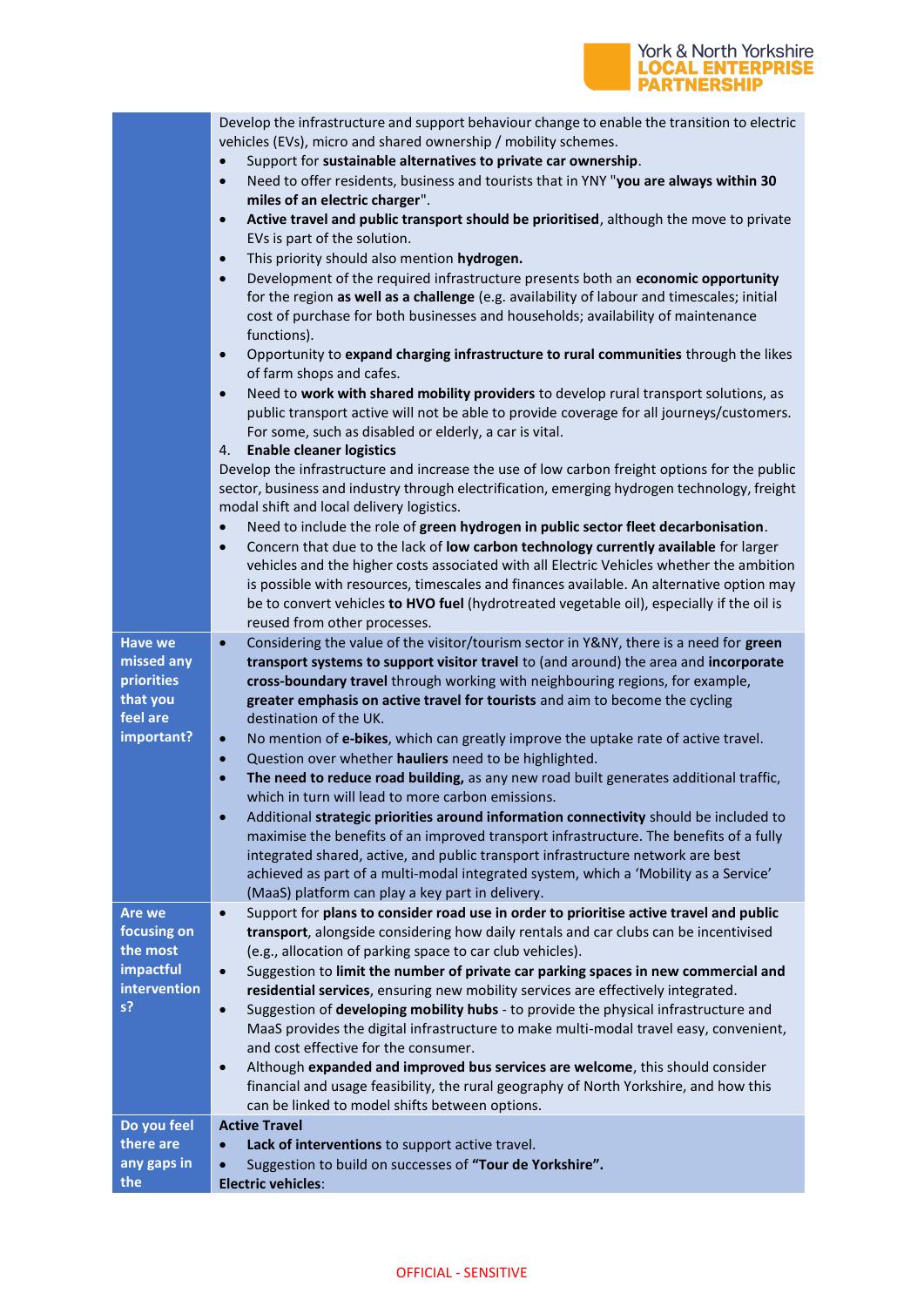## **York & North Yorkshire<br>LOCAL ENTERPRISE<br>PARTNERSHIP**

| <b>intervention</b> | Develop an EV charging infrastructure strategy and communication strategy<br>$\bullet$                                                                                                    |
|---------------------|-------------------------------------------------------------------------------------------------------------------------------------------------------------------------------------------|
| s to ensure         | Develop with partners (LAs, NPAs, businesses and operators)                                                                                                                               |
| York &              | Need to offer residents, business and tourists that in YNY "you are always within<br>$\bullet$                                                                                            |
| <b>North</b>        | 30 miles of an electric charger", possibly through support of an app that maps out                                                                                                        |
| Yorkshire           | availability, and they can be confident that these are working.                                                                                                                           |
| reaches net         | Take into account the role shared vehicles will play in achieving the regions<br>$\bullet$                                                                                                |
| zero by             | ambitions.                                                                                                                                                                                |
| <b>2034 and</b>     | Low carbon public transport trials                                                                                                                                                        |
| carbon              | Build on existing best practice and lessons learnt (e.g., YorBus, EV trials for<br>$\bullet$                                                                                              |
| negative by         | community transport by Ryedale Community Transport)                                                                                                                                       |
| 2040?               | Hambleton Community Action EV travel to work and learn needs to be added into the<br>$\bullet$                                                                                            |
|                     | community trials list and other community trials.                                                                                                                                         |
|                     | <b>Skills</b>                                                                                                                                                                             |
|                     | Need to ensure EV-ready vehicle maintenance skills are available.<br>$\bullet$                                                                                                            |
|                     | <b>Communication Campaigns</b>                                                                                                                                                            |
|                     | Green tourist transport communications so that visitors make best use of rail, bus,                                                                                                       |
|                     | park and ride, EV chargepoints etc. This should include links between North                                                                                                               |
|                     | Yorkshire's green travel options to neighbouring areas and be seen as an easy option                                                                                                      |
|                     | to utilise.                                                                                                                                                                               |
|                     | Support of the second-hand EV market which will need to be utilised by less affluent<br>$\bullet$                                                                                         |
|                     | residents to engage in the transition through greater awareness.                                                                                                                          |
|                     | <b>Research &amp; Innovation</b>                                                                                                                                                          |
|                     | Support drive for EV battery recycling through research initiatives to ensure whole-life<br>$\bullet$                                                                                     |
|                     | carbon benefits of EVs.                                                                                                                                                                   |
|                     | There are various transport partnerships which would benefit from more investment<br>$\bullet$                                                                                            |
|                     | in planning, time to develop wider collaboration and increasing the number and                                                                                                            |
|                     | flexibility of services.                                                                                                                                                                  |
|                     | Influencing Government Policy. This could be a key missing area here, as there does<br>$\bullet$                                                                                          |
|                     | need to be a uniform push to speed up regional investment coming from central                                                                                                             |
|                     | government.                                                                                                                                                                               |
|                     | "Further research understanding travel patterns". It would benefit to include<br>$\bullet$                                                                                                |
|                     | academic research/input, such as the University of Leeds Institute for Transport                                                                                                          |
|                     | Studies.                                                                                                                                                                                  |
|                     | "Explore options to deliver expanded and improved bus services". Key providers<br>$\bullet$                                                                                               |
|                     | need to be involved here as a stakeholder also. LAs won't be able to deliver this alone.                                                                                                  |
|                     | "Undertake further stakeholder engagement on the potential to decarbonise rail".<br>$\bullet$                                                                                             |
|                     | Could joint synergies be added here around waste management? Moving waste                                                                                                                 |
|                     | transport onto electrified rail and off diesel HGVs. Could be added to "Freight trials".                                                                                                  |
|                     | "Reducing the need for travel & supporting sustainable travel". Retaining working<br>$\bullet$                                                                                            |
|                     | habits from COVID such as hybrid working approach vs classical 5-day office workweek                                                                                                      |
|                     | if opportunities exist for this. Not possible in every sector.                                                                                                                            |
|                     | Consider wider adoption of 'Digital twins' projects.<br>$\bullet$                                                                                                                         |
|                     | Some stated ambitions (i.e., encouraging households to move away from private<br>$\bullet$                                                                                                |
|                     | vehicle use) may not meet deadlines unless significant funding and/or national policy                                                                                                     |
|                     | is implemented to align standards and legislative obligations from service providers                                                                                                      |
|                     | and the wider private sector.                                                                                                                                                             |
|                     | 15 minute neighbourhoods in rural YNY may be a challenge.<br>$\bullet$                                                                                                                    |
|                     | A challenge is understanding the value for money of a regular 7 days per week cross<br>$\bullet$                                                                                          |
|                     | boundary public transport for both work and leisure use. Good bus services with                                                                                                           |
|                     | integrated ticketing could provide a cheaper alternative to the car.                                                                                                                      |
|                     | Plans to increase road space for private cars must be stopped to meet our reduction<br>$\bullet$<br>targets and achieving a 48% reduction in private car use. The financial savings could |
|                     |                                                                                                                                                                                           |
|                     | then be used to support more bus and rail services and better use of the inland and<br>coastal waters.                                                                                    |
|                     | Convenience and cost need to be tackled and should be a crucial part of the action<br>$\bullet$                                                                                           |
|                     | plan, otherwise it's difficult to stimulate this modal shift. This may require influencing                                                                                                |
|                     |                                                                                                                                                                                           |